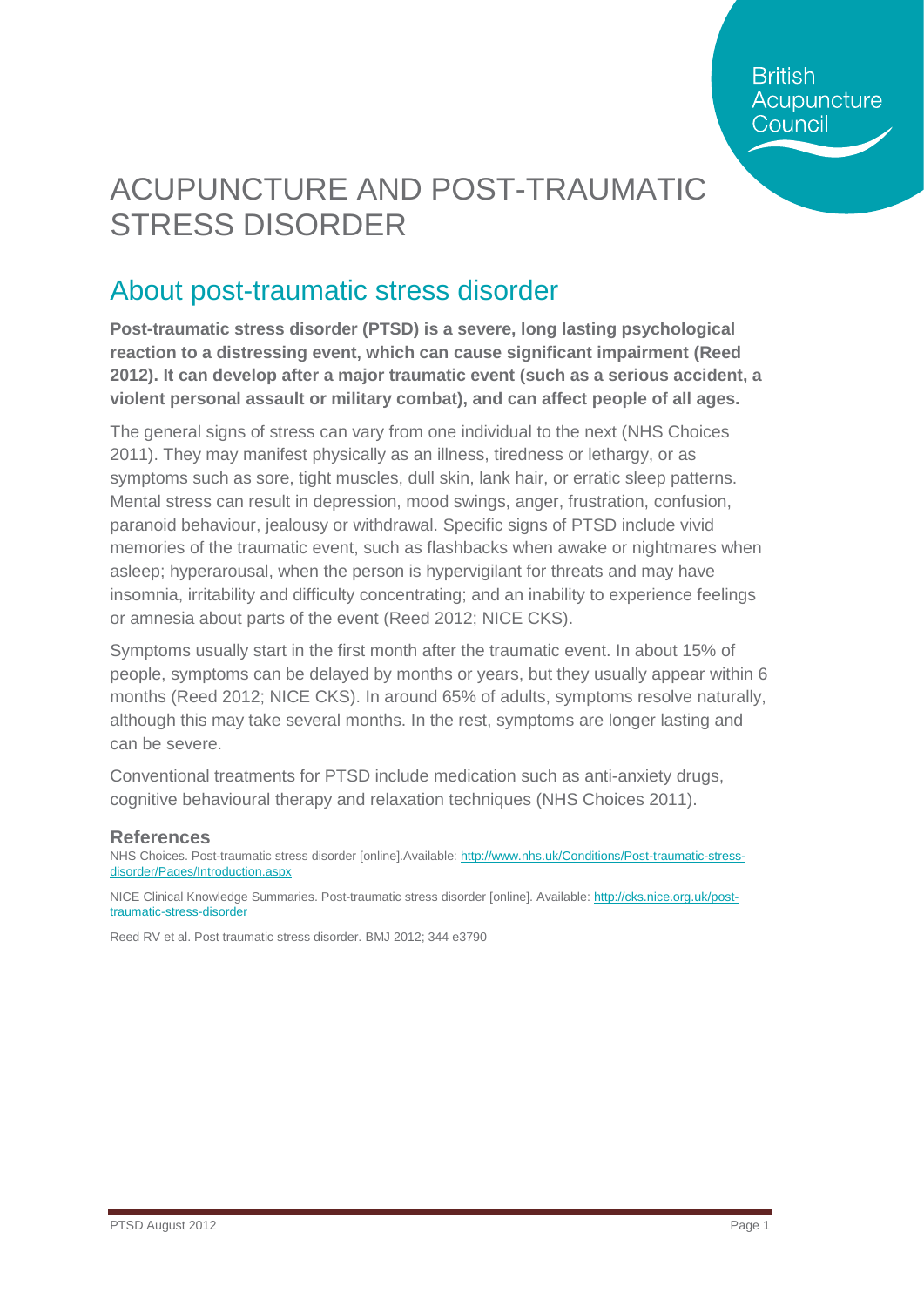### How acupuncture can help

This factsheet looks at the evidence for acupuncture in the treatment of PTSD. There are related factsheets on anxiety, stress and depression.

There are preliminary positive findings for acupuncture in the treatment of chronic anxiety associated with PTSD. A systematic review of acupuncture for PTSD found that the evidence of effectiveness is encouraging (Kim 2013): all four reviewed randomised controlled trials (RCTs) indicated that acupuncture was equal to or better than orthodox treatments, or that it added extra effect to them when used in combination. Three of the four are Chinese studies that used earthquake survivors and one similar RCT (Wang 2012) was too recent to be included in the review. It found that both electroacupuncture and paroxetine resulted in significantly improved scores for PTSD, but that the improvement was greater with electroacupuncture. There is also some evidence that the acupuncture effects may continue for at least a few months after the treatment course is finished (Hollifield 2007).

A review that looked at the effects of combining brief psychological exposure with the manual stimulation of acupuncture points in the treatment of PTSD and other emotional conditions found evidence suggesting that tapping on selected points during imaginal exposure quickly and permanently reduces maladaptive fear responses to traumatic memories and related cues (Feinstein 2010).

Kim's review (Kim 2013) also included two uncontrolled trials (they too had positive outcomes). A more recent uncontrolled pilot study found that acupuncture appeared to be a therapeutic option in the treatment of sleep disturbance and other psychovegetative symptoms in traumatised soldiers (Eisenlohr 2012).

Although more high quality trials are needed to substantiate these results, the overall evidence does lie promisingly in a positive direction, and, given the very low level of side effects and lack of demonstrably superior outcomes from other interventions, acupuncture could be considered as one possible therapeutic option alongside the existing repertoire. (See table overleaf)

In general, acupuncture is believed to stimulate the nervous system and cause the release of neurochemical messenger molecules. The resulting biochemical changes influence the body's homeostatic mechanisms, thus promoting physical and emotional well-being.

Research has shown that acupuncture treatment may specifically benefit anxiety disorders and symptoms of anxiety and stress by:

- Acting on areas of the brain known to reduce sensitivity to pain and stress, as well as promoting relaxation and deactivating the 'analytical' brain, which is responsible for anxiety and worry (Hui 2010);
- Regulating levels of neurotransmitters (or their modulators) and hormones such as serotonin, noradrenaline, dopamine, GABA, neuropeptide Y and ACTH; hence altering the brain's mood chemistry to help to combat negative affective states (Lee 2009; Zhou 2008);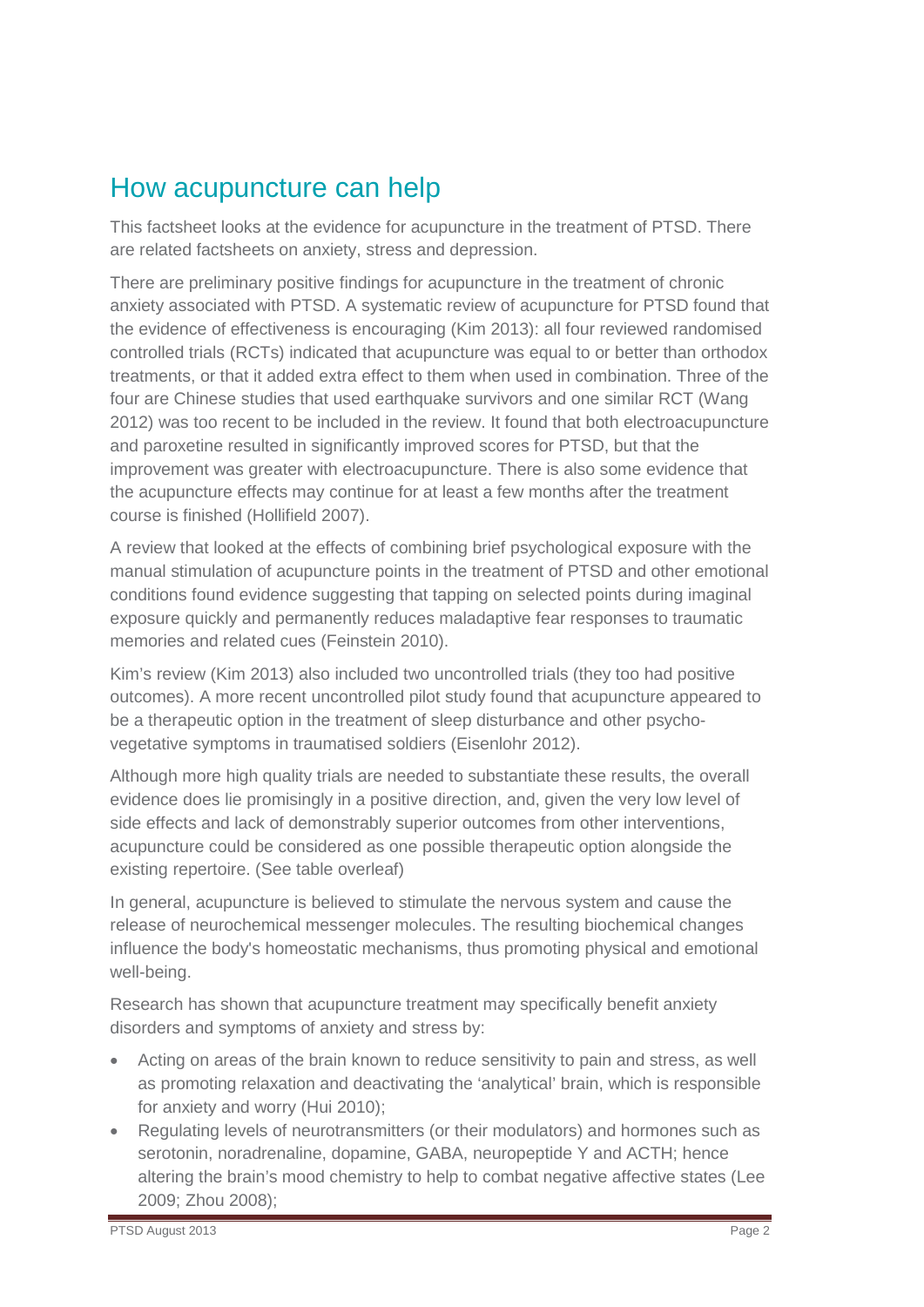- Stimulating production of endogenous opioids that affect the autonomic nervous system (Arranz 2007). Stress activates the sympathetic nervous system, while acupuncture can activate the opposing parasympathetic nervous system, which initiates the relaxation response;
- Reversing pathological changes in levels of inflammatory cytokines that are associated with stress reactions (Arranz 2007);

### About traditional acupuncture

Acupuncture is a tried and tested system of traditional medicine, which has been used in China and other eastern cultures for thousands of years to restore, promote and maintain good health. Its benefits are now widely acknowledged all over the world, and in the past decade traditional acupuncture has begun to feature more prominently in mainstream healthcare in the UK. In conjunction with needling, the practitioner may use techniques such as moxibustion, cupping, massage or electro-acupuncture. They may also suggest dietary or lifestyle changes.

Traditional acupuncture takes a holistic approach to health and regards illness as a sign that the body is out of balance. The exact pattern and degree of imbalance is unique to each individual. The traditional acupuncturist's skill lies in identifying the precise nature of the underlying disharmony and selecting the most effective treatment. The choice of acupuncture points will be specific to each patient's needs. Traditional acupuncture can also be used as a preventive measure to strengthen the constitution and promote general wellbeing.

An increasing weight of evidence from Western scientific research (see overleaf) is demonstrating the effectiveness of acupuncture for treating a wide variety of conditions. From a biomedical viewpoint, acupuncture is believed to stimulate the nervous system, influencing the production of the body's communication substances - hormones and neurotransmitters. The resulting biochemical changes activate the body's selfregulating homeostatic systems, stimulating its natural healing abilities and promoting physical and emotional wellbeing.

### About the British Acupuncture Council

With over 3000 members, the British Acupuncture Council (BAcC) is the UK's largest professional body for traditional acupuncturists. Membership of the BAcC guarantees excellence in training, safe practice and professional conduct. To find a qualified traditional acupuncturist, contact the BAcC on 020 8735 0400 or visit [www.acupuncture.org.uk](http://www.acupuncture.org.uk/)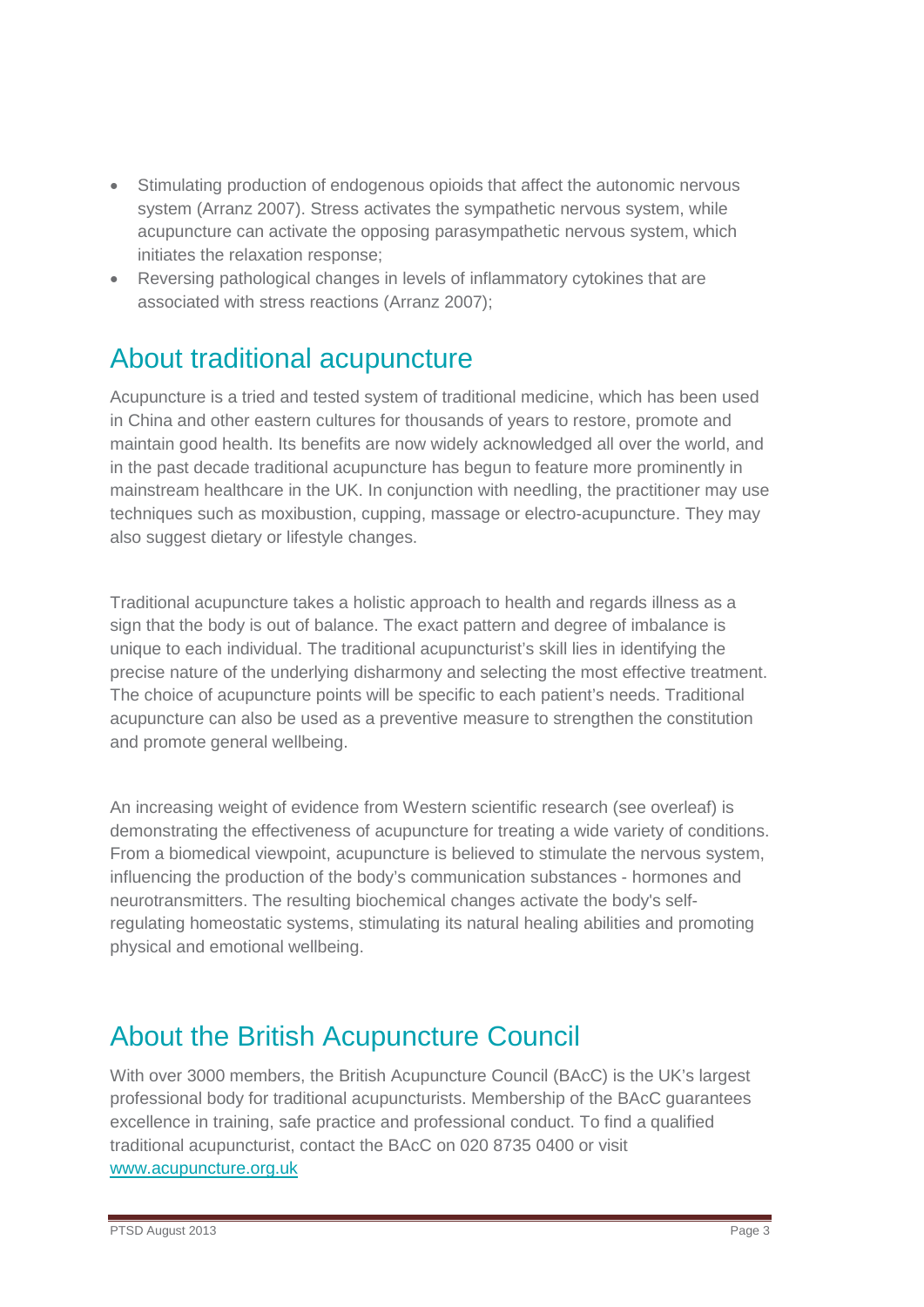## ACUPUNCTURE AND POST-TRAUMATIC STRESS DISORDER

## The evidence

| <b>Research</b>                                                                                                                                                                                                             | <b>Conclusions</b>                                                                                                                                                                                                                                                                                                                                                                                                                                                                                                                                                                                                                                                                                                                                                                                                                                                                                                                                                                                                  |
|-----------------------------------------------------------------------------------------------------------------------------------------------------------------------------------------------------------------------------|---------------------------------------------------------------------------------------------------------------------------------------------------------------------------------------------------------------------------------------------------------------------------------------------------------------------------------------------------------------------------------------------------------------------------------------------------------------------------------------------------------------------------------------------------------------------------------------------------------------------------------------------------------------------------------------------------------------------------------------------------------------------------------------------------------------------------------------------------------------------------------------------------------------------------------------------------------------------------------------------------------------------|
| <b>Reviews</b>                                                                                                                                                                                                              |                                                                                                                                                                                                                                                                                                                                                                                                                                                                                                                                                                                                                                                                                                                                                                                                                                                                                                                                                                                                                     |
| Kim YD et al. Acupuncture for<br>posttraumatic stress disorder: a<br>systematic review of randomized<br>controlled trials and prospective<br>clinical trials. Evid Based<br>Complement Alternat Med. 2013;<br>2013: 615857. | A systematic review that evaluated the current evidence for<br>effectiveness of acupuncture for post-traumatic stress disorder<br>(PTSD). It included four randomised and two uncontrolled studies.<br>One high-quality RCT reported that acupuncture was superior to a<br>waiting list control, and that the therapeutic effects of acupuncture<br>and cognitive behavioural therapy (CBT) were similar, based on<br>the effect sizes. One RCT showed no statistical difference between<br>acupuncture and selective serotonin reuptake inhibitors (SSRIs).<br>One RCT reported a favourable effect of acupoint stimulation plus<br>CBT compared with CBT alone. A meta-analysis of acupuncture<br>plus moxibustion compared with SSRIs favoured acupuncture plus<br>moxibustion for the three main outcomes (measures of PTSD,<br>depression and anxiety). The reviewers concluded that their review<br>suggests that the evidence of effectiveness of acupuncture for<br>PTSD is encouraging but not convincing. |
| Feinstein D. Rapid treatment of<br>PTSD: why psychological exposure<br>with acupoint tapping may be<br>effective. Psychotherapy (Chic).<br>2010; 47(3): 385-402.                                                            | A review that looked at the effects of combining brief psychological<br>exposure with the manual stimulation of acupuncture points<br>(acupoints) in the treatment of post-traumatic stress disorder<br>(PTSD) and other emotional conditions. The reviewers found two<br>randomised controlled trials and six outcome studies using<br>standardised pre- and post-treatment measures with military<br>veterans, disaster survivors, and other traumatised individuals,<br>which they concluded corroborated anecdotal reports and<br>systematic clinical observation in suggesting that tapping on<br>selected acupoints during imaginal exposure quickly and<br>permanently reduces maladaptive fear responses to traumatic<br>memories and related cues.                                                                                                                                                                                                                                                         |
| <b>Clinical trials</b>                                                                                                                                                                                                      |                                                                                                                                                                                                                                                                                                                                                                                                                                                                                                                                                                                                                                                                                                                                                                                                                                                                                                                                                                                                                     |
| Wang Y et al. Clinical studies on<br>treatment of earthquake-caused<br>posttraumatic stress disorder using<br>electroacupuncture. Evid Based<br>Complement Alternat Med. 2012;<br>2012: 431279.                             | A randomised controlled trial that assessed the efficacy and safety<br>of electroacupuncture in 138 patients with post-traumatic stress<br>disorder (PTSD) caused by being in an earthquake. The control<br>group was given paroxetine. The total scores of Clinician-<br>Administered PTSD Scale (CAPS), Hamilton Depression Scale<br>(HAMD) and Hamilton Anxiety Scale (HAMA) in the two groups<br>after treatment showed significant efficacy compared with<br>pretreatment scores. The comparison of reduction in the scores of<br>CAPS, HAMD, and HAMA between the two groups suggested that<br>the efficacy in the electroacupuncture group was better than that in<br>the paroxetine group. The researchers concluded that their results<br>showed that both electroacupuncture and paroxetine result in                                                                                                                                                                                                     |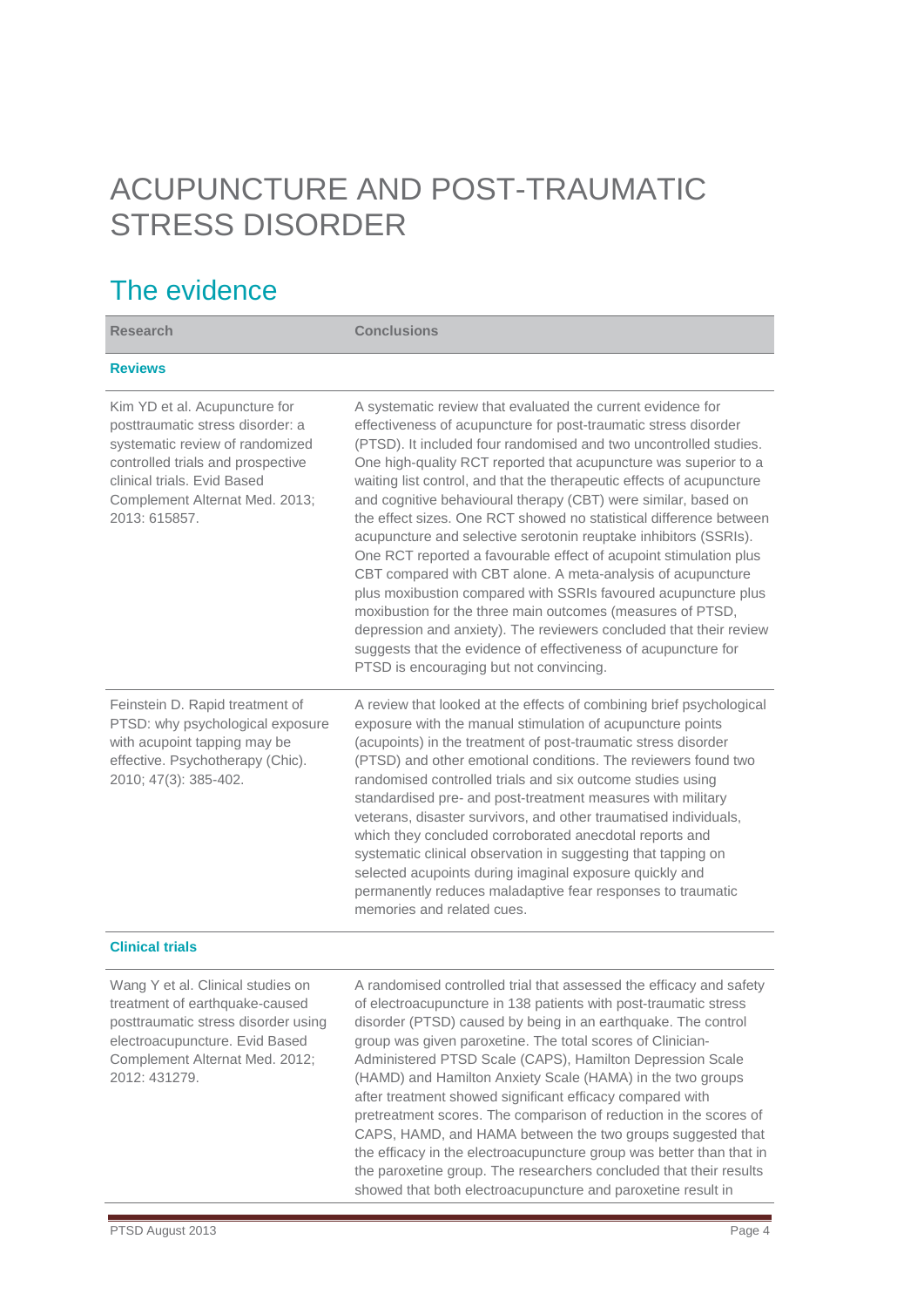|                                                                                                                                                                                                                 | significantly improved scores for PTSD, but that the improvement<br>is greater with electroacupuncture.                                                                                                                                                                                                                                                                                                                                                                                                                                                                                                                                                                                                                                                                                                                                                                                                                                                   |
|-----------------------------------------------------------------------------------------------------------------------------------------------------------------------------------------------------------------|-----------------------------------------------------------------------------------------------------------------------------------------------------------------------------------------------------------------------------------------------------------------------------------------------------------------------------------------------------------------------------------------------------------------------------------------------------------------------------------------------------------------------------------------------------------------------------------------------------------------------------------------------------------------------------------------------------------------------------------------------------------------------------------------------------------------------------------------------------------------------------------------------------------------------------------------------------------|
| Zhang Y et al. Clinical study on<br>treatment of the earthquake-caused<br>post-traumatic stress disorder by<br>cognitive-behavior therapy and<br>acupoint stimulation. J Tradit Chin<br>Med. 2011; 31(1): 60-3. | A randomised controlled trial that studied the curative effect of<br>acupoint stimulation on earthquake-caused post-traumatic stress<br>disorder (PTSD) in 91 patients. A control group of 24 patients was<br>treated with cognitive behavioural therapy (CBT), and a treatment<br>group of 67 patients was treated with both CBT and acupoint<br>stimulation. The total scores of the incident effect scale revised<br>(IES-R), the scores of all factors and the total scores of the<br>questionnaire in the two groups after treatment were much lower<br>than those before treatment ( $p < 0.01$ ). The comparison of<br>reduction in the factor scores between the two groups showed that<br>the curative effect in the treatment group was better that in the<br>control group. The researchers concluded that acupoint stimulation<br>is effective for patients with PTSD, and has better results than<br>cognitive behaviour therapy used alone. |
| Eisenlohr V et al. Acupuncture - A<br>new option in the therapy of<br>traumatized German soldiers?<br>Deutsche Zeitschrift fur Akupunktur<br>2012; 53 (2): 29-34.                                               | A pilot study involving 27 traumatised German soldiers given<br>acupuncture therapy. They were evaluated with respect to five<br>psycho-vegetative parameters. Positive effects on sleep<br>disturbances, restlessness, agitation, nervousness and aggression<br>were reported. Sleep disturbances improved significantly more<br>than the other symptoms (except restlessness). The effect was<br>dependent on treatment duration. The researchers concluded that<br>acupuncture appears to be a therapeutic option in the treatment of<br>sleep disturbance and other psycho-vegetative symptoms in<br>traumatised soldiers.                                                                                                                                                                                                                                                                                                                            |
| Hollifield M et al. Acupuncture for<br>posttraumatic stress disorder: a<br>randomized controlled pilot trial. J<br>Nerv Ment Dis 2007; 195: 504-13.                                                             | A randomised controlled trial assessing acupuncture for post-<br>traumatic stress disorder (PTSD), in which 73 patients were<br>allocated to acupuncture treatment, group cognitive behavioural<br>therapy (CBT) or a waiting-list control group. Acupuncture resulted<br>in an improvement in symptoms similar in magnitude to those with<br>group CBT, and both treatment groups improved more than the<br>waiting-list control group (p<0.01). Symptom reductions were<br>maintained at 3-month follow-up for both interventions. The<br>researchers concluded that acupuncture may be an effective and<br>acceptable nonexposure treatment option for PTSD.                                                                                                                                                                                                                                                                                           |
| <b>Physiological studies</b>                                                                                                                                                                                    |                                                                                                                                                                                                                                                                                                                                                                                                                                                                                                                                                                                                                                                                                                                                                                                                                                                                                                                                                           |
| Hui KK et al. Acupuncture, the limbic<br>system, and the anticorrelated<br>networks of the brain. Auton<br>Neurosci. 2010; 157(1-2): 81-90.                                                                     | Studies have shown that acupuncture stimulation, when<br>associated with sensations comprising deqi, evokes deactivation of<br>a limbic-paralimbic-neocortical network, as well as activation of<br>somatosensory brain regions. These networks closely match the<br>default mode network and the anti-correlated task-positive<br>network. The effect of acupuncture on the brain is integrated at<br>multiple levels, down to the brainstem and cerebellum and appears<br>to go beyond either simple placebo or somatosensory needling                                                                                                                                                                                                                                                                                                                                                                                                                  |

effects. Needling needs to be done carefully, as very strong or painful sensations can attenuate or even reverse the desired effects. Their results suggest that acupuncture mobilizes the functionally anti-correlated networks of the brain to mediate its actions, and that the effect is dependent on the psychophysical